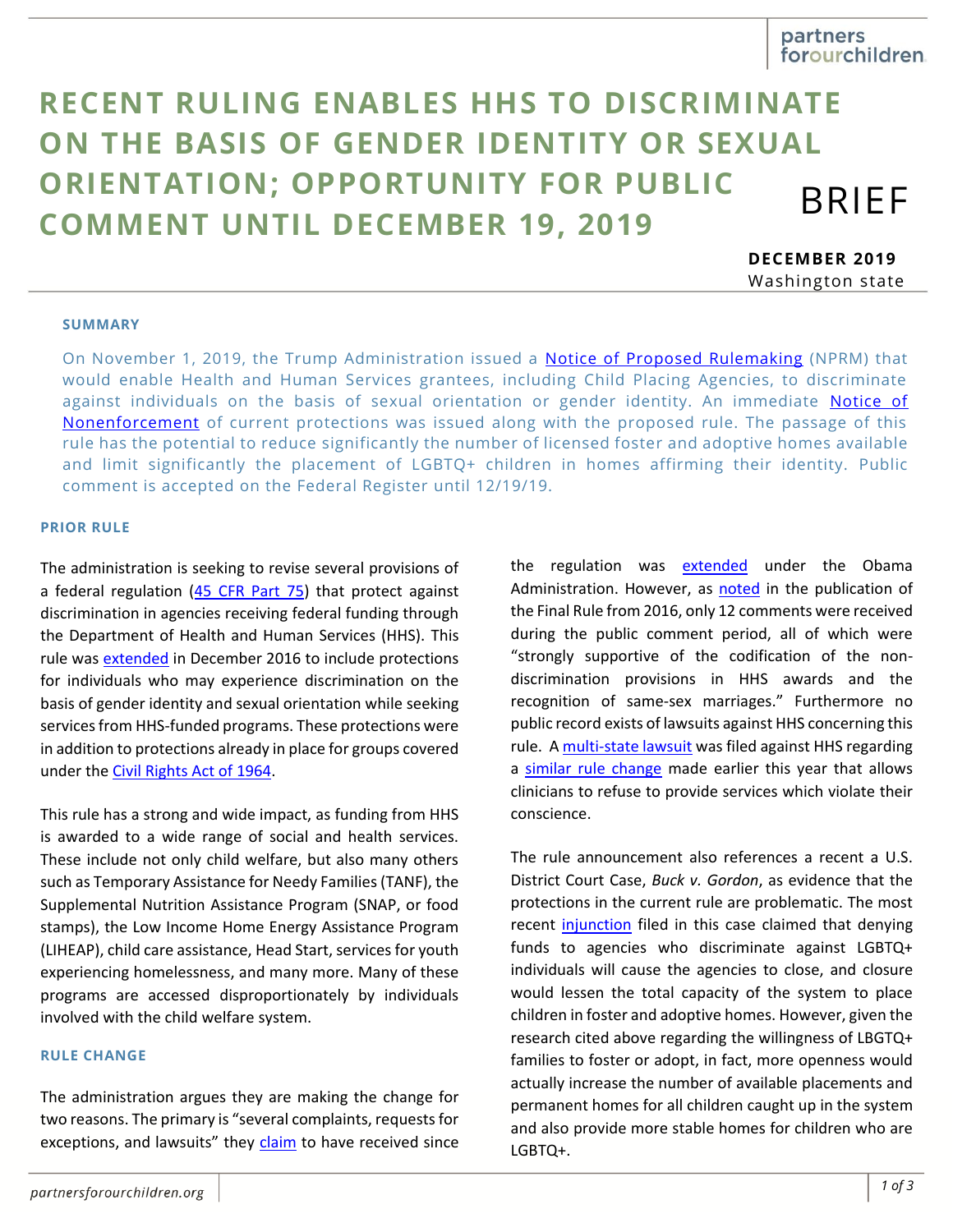As a secondary reason, the administration cites the fiscal impact on [small entities](https://www.law.cornell.edu/cfr/text/37/1.27) as a result of the prior rule, claiming that the requirement to offer services regardless of sexual orientation and gender identity is burdensome enough to substantially affect the revenue of these organizations. [Over 70%](https://taggs.hhs.gov/SearchRecip) of social service, welfare, and community action agencies qualify as small entities. This assertion that discrimination against LGBTQ+ families is so endemic to the work of many of these agencies that that conducting business without discriminating is no longer feasible is alarming.

## **OPPORTUNITY FOR PUBLIC COMMENT**

The proposed rule was published in the Federal Register on November 19, 2019 and will remain open for public comment until December 19<sup>th</sup>. Comments can be made [directly through Regulations.gov](https://www.regulations.gov/comment?D=HHS-OS-2019-0014-0001) or [https://www.federalregister.gov/documents/2019/11/19/](https://www.federalregister.gov/documents/2019/11/19/2019-24385/office-of-the-assistant-secretary-for-financial-resources-health-and-human-services-grants) [2019-24385/office-of-the-assistant-secretary-for-financial](https://www.federalregister.gov/documents/2019/11/19/2019-24385/office-of-the-assistant-secretary-for-financial-resources-health-and-human-services-grants)[resources-health-and-human-services-grants.](https://www.federalregister.gov/documents/2019/11/19/2019-24385/office-of-the-assistant-secretary-for-financial-resources-health-and-human-services-grants)

If you haven't made a public comment before, regulations.gov created [this](https://www.regulations.gov/docs/Tips_For_Submitting_Effective_Comments.pdf) reference guide as a resource.

## **CHILD WELFARE CONTEXT**

Throughout the United States, the child welfare system is [struggling](https://www.huffpost.com/entry/the-foster-care-crisis-the-shortage-of-foster-parents_b_59072dcfe4b05279d4edbdd9) to place youth in foster homes. Here in Washington, 100 children collectively spent [over 1,000](https://www.seattletimes.com/seattle-news/homeless/with-shortage-of-foster-parents-washington-has-almost-tenfold-increase-in-hotel-stays-for-foster-kids/)  [nights](https://www.seattletimes.com/seattle-news/homeless/with-shortage-of-foster-parents-washington-has-almost-tenfold-increase-in-hotel-stays-for-foster-kids/) in hotels last year because the state had nowhere to put them. At the same time, foster parent retention is declining, and turnover is up to [30-50%](https://www.huffpost.com/entry/the-foster-care-crisis-the-shortage-of-foster-parents_b_59072dcfe4b05279d4edbdd9) nationwide. More foster families are drastically needed to fill the gaps in this overwhelmed system.

The good news is that [research done by the Human Rights](https://assets2.hrc.org/files/assets/resources/ACAF2019-ChangemakersInChildWelfare-Report.pdf)  [Campaign](https://assets2.hrc.org/files/assets/resources/ACAF2019-ChangemakersInChildWelfare-Report.pdf) identified that 84% of LGBTQ+ adults would consider adoption or foster care in the future. Same-sex couples are already [seven times](https://williamsinstitute.law.ucla.edu/press/same-sex-parenting/) more likely to be raising adopted and foster children than different-sex couples, and with [over 11 million adults](https://news.gallup.com/poll/234863/estimate-lgbt-population-rises.aspx?g_source=link_NEWSV9&g_medium=TOPIC&g_campaign=item_&g_content=In%2520U.S.%2c%2520Estimate%2520of%2520LGBT%2520Population%2520Rises%2520to%25204.5%2525) in United States identifying as LGBTQ+, more than enough homes could be provided for the [almost 440,000 children currently in care.](https://www.acf.hhs.gov/sites/default/files/cb/afcarsreport25.pdf) Same-sex couples raising adopted children have also [been found](https://williamsinstitute.law.ucla.edu/wp-content/uploads/Gates-Badgett-Macomber-Chambers-Final-Adoption-Report-Mar-2007.pdf) to be older, more educated, and have more economic resources than other adoptive parents. However, the same HRC study also found that 70% of LGBTQ+ adults surveyed were concerned or unsure about their ability to find a welcoming agency and 8% of those who had applied for adoption or foster care had actually been denied due to their true or

perceived sexual orientation or gender identity. It is imperative that a more welcoming environment be created for LGBTQ+ adults to foster or adopt.

While this move to provide safe and loving homes would benefit all children, it would have a particularly strong impact for LGBTQ+ youth. A study in Los [Angeles County](https://williamsinstitute.law.ucla.edu/wp-content/uploads/LAFYS_report_final-aug-2014.pdf) found that 17-21 year old youths in foster care who identify as LGBTQ+ were more than twice as likely as their peers to report being treated "not very well" while in care and 2.5 times as likely to be placed in a group home rather than a family home. They were also over six times as likely as their non-LGBTQ+ peers to be kicked out of a placement or to have run away from a home or placement because they are LGBTQ+. On the other hand, LGBTQ+ yout[h have been shown](https://doi.org/10.1016/j.childyouth.2015.12.005) go to great lengths to maintain a placement when they feel their identity is accepted by their caregivers.

Data on the sexual orientation of youth in foster care is not collected in national child welfare databases, so comprehensive nationwide data on the prevalence of LGBTQ+ youth in foster care is not available. However, it is well-established that LGBTQ+ youth are very disproportionately represented in the child welfare system. For example, a [large school-based study in](https://pediatrics.aappublications.org/content/pediatrics/early/2019/02/07/peds.2017-4211.full.pdf)  [California](https://pediatrics.aappublications.org/content/pediatrics/early/2019/02/07/peds.2017-4211.full.pdf) in 2013-2015 found that 30% of middle and high school age youth in foster care identify as LGBTQ+ - almost three times the percentage of youth who identified as LGBTQ+ in a nationally representative sample (11%). Because of this disproportionality, proposed rule has the potential to do significant harm to a large subset of youth who are already not being well served by the child welfare system overall.

## **COST TO TAXPAYERS**

If same-sex couples stopped fostering altogether, 9,000 – 14,000 children who would otherwise have safe homes would be displaced. The cost for taxpayers is estimated a[t \\$87 to \\$130 million.](https://williamsinstitute.law.ucla.edu/wp-content/uploads/Gates-Badgett-Macomber-Chambers-Final-Adoption-Report-Mar-2007.pdf)